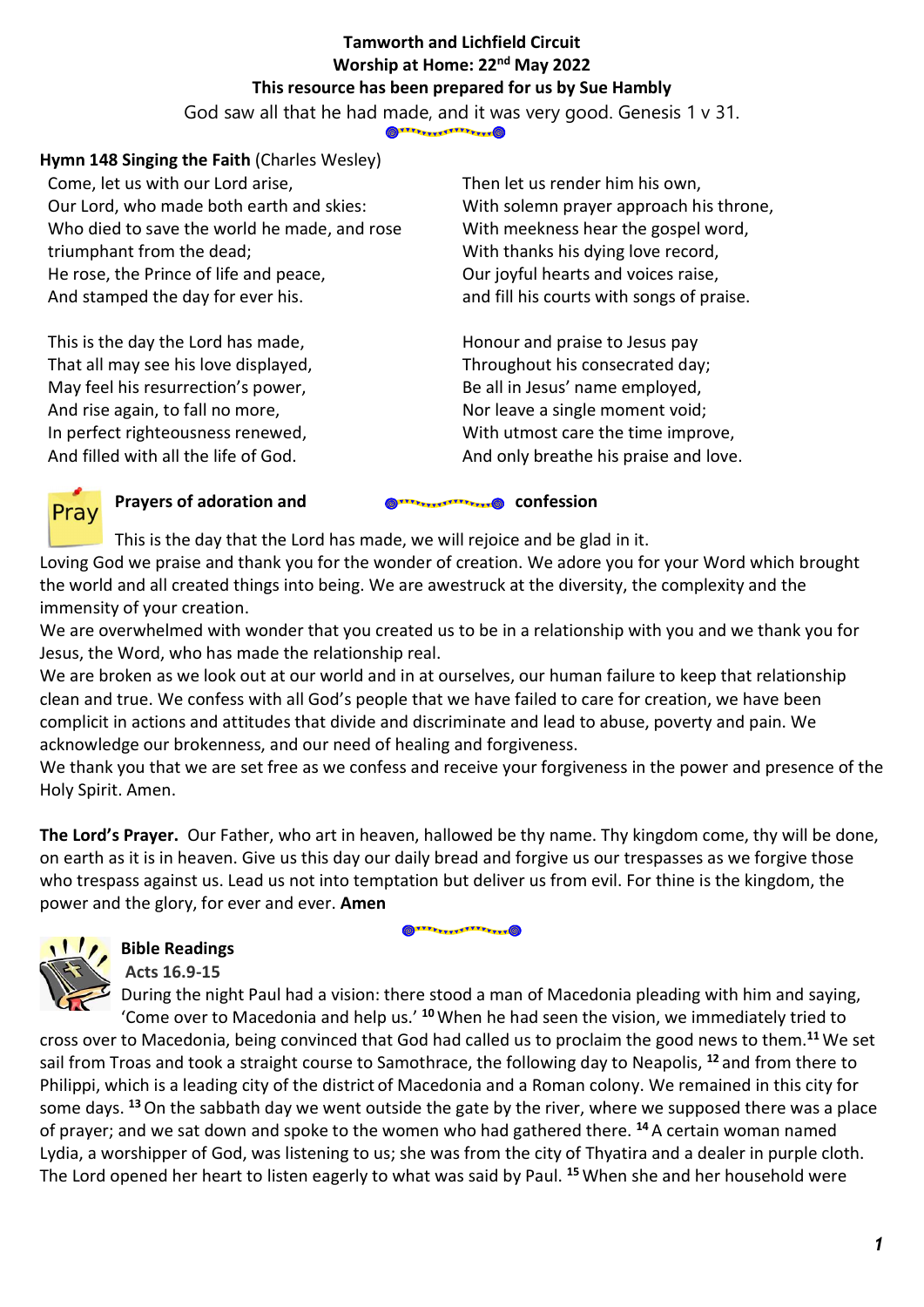baptized, she urged us, saying, 'If you have judged me to be faithful to the Lord, come and stay at my home.' And she prevailed upon us.

# **1/2.** Revelation 21.10,21.22-22.5

And in the spirit, he carried me away to a great, high mountain and showed me the holy city Jerusalem coming down out of heaven from God…. I saw no temple in the city, for its temple is the Lord God the Almighty and the Lamb. And the city has no need of sun or moon to shine on it, for the glory of God is its light, and its lamp is the Lamb. The nations will walk by its light, and the kings of the earth will bring their glory into it. Its gates will never be shut by day—and there will be no night there. People will bring into it the glory and the honour of the nations. But nothing unclean will enter it, nor anyone who practises abomination or falsehood, but only those who are written in the Lamb's book of life.

Then the angel showed me the river of the water of life, bright as crystal, flowing from the throne of God and of the Lamb through the middle of the street of the city. On either side of the river is the tree of life with its twelve kinds of fruit, producing its fruit each month; and the leaves of the tree are for the healing of the nations. Nothing accursed will be found there anymore. But the throne of God and of the Lamb will be in it, and his servants will worship him; they will see his face, and his name will be on their foreheads. And there will be no more night; they need no light of lamp or sun, for the Lord God will be their light, and they will reign for ever and ever.

#### Song 15 Singing the Faith (Chris Tomlin)

The splendour of the King, clothed in majesty Let all the earth rejoice, let all the earth rejoice. He wraps himself in light and darkness tries to hide And trembles at his voice, and trembles at his voice.

How great is our God, sing with me How great is our God, and all will see How great, how great is our God.

And age to age he stands, and time is in his hands; beginning and the end, beginning and the end. The Godhead, Three in one, Father, Spirit, Son, The Lion and the Lamb, the Lion and the Lamb.

Name above all names, worthy of all praise; My heart will sing: How great is our God. Name above all names, worthy of all praise; My heart will sing: How great is our God.

# Fantasy fiction or truth?

I wonder whether you enjoy reading – and if so, what type of book do you enjoy? If you visited the library would you be drawn to the factual, non-fiction shelves, or to poetry? Maybe to the shelves of books devoted to self help or practical skills or creative activity? If you prefer fiction do you look for adventure or romance, crime or mystery, science fiction or fantasy, historical or futuristic?

OVALLATIVATIVATIO



Our Bible is a bit like going to the library. There are so many different genres of writing contained within its pages. As we become familiar with reading the Bible we learn to distinguish between them and read them within their context in different ways.

**C** Our first Bible passage is a narrative account of part of Paul's second missionary journey. He was aiming to get to Ephesus but was unable to travel there for unspecified reasons which Paul interprets as God's intervention. He then has a dream of a man calling him to travel to Macedonia. The way is open and so he does. As a result he meets Lydia, an important believer and trader with considerable influence, and speaks to her of Jesus, baptising her and her household and staying with her for his time in that area. This opened the way to further opportunities for Paul to share the gospel and to begin work which will be continued after that visit.

This dream of Paul was significant as are many dreams are in Scripture, and maybe in our lives and experience they can be helpful too. Dreams get a mixed response. Some psychologists tell us that dreams are a way for our minds to assimilate experiences and emotions so that they are dealt with and filed away safely in our subconcious filing cabinet in the brain. Some say that they are opportunities to work out different scenarios without judgement and so can be creative or help to find solutions. Others dismiss them as irrelevant to our conscious state of rational life.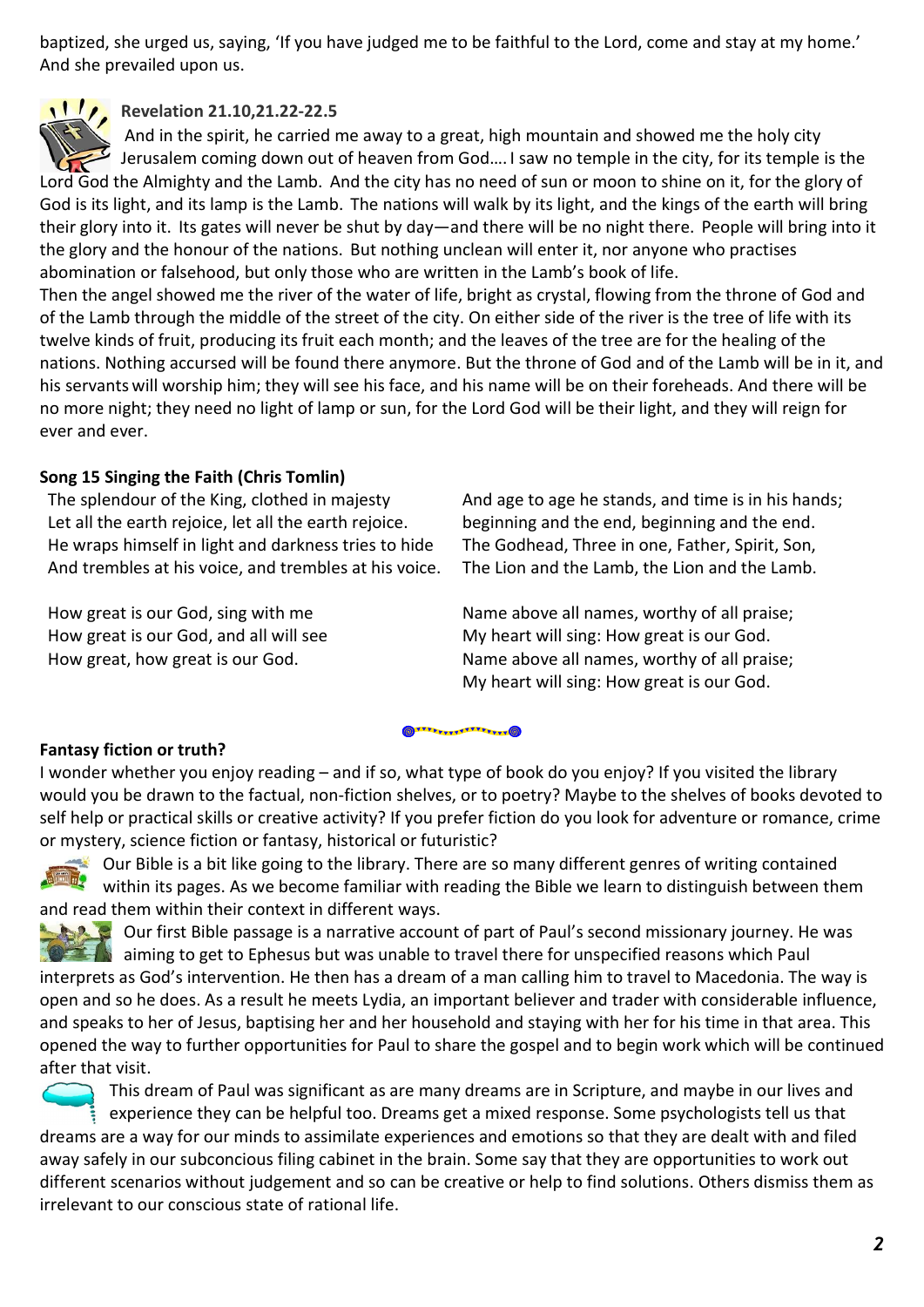But dreams are not just to do with sleeping and unconcious brain activity. Dreams are also associated with visions. Visions are usually very positive and to do with seeing more clearly, or something being revealed – literally a revelation! Mental health experts say how important it is for people to take time to daydream. To take time out from focusing on timetables, targets and the to-do list, and to allow their minds to wander, to let thoughts travel in and out and to permit ideas to develop. Many find that in that space new ideas are born, peace can come, and wellbeing improves. It could be described as changing perspective from an ant on the ground to an eagle  $\sim$  circling in the thermal currents of the air and looking at life through a wider lens.

Dreaming helps us our perspective to change and to see things differently. The Bible is full of occasions when people climb mountains to meet with God or to have their perspective changed, or to see a new thing. It was significant that God led Moses to a mountain top to get a vision of the Promised Land, Jesus took his disciples up a mountain where they saw a vision of Jesus transcendent and holy, and here in the passage we read today, John is carried by the Spirit to a high mountain where he sees a vision of the holy city of Jerusalem. Such dreams or visions have everything to do with promise and hope and faith. It is the Easter season still – a season of resurrection hope. If we were to look objectively at the problems our planet and our world face today we could easily fall into despair. War, natural disaster, climate change, over-consumption of resources, discrimination and abuse are real. The magnitude of the problem could be overwhelming but we are Easter people and we live in hope. Not just a hope of "pie in the sky when we die" but a hope that God will restore and redeem all of creation and that the vision of the new heaven and new earth will be realised, when Jesus will worshipped and known as Lord of all. A hope born out of the reality that God is greater than death and darkness, and has the power to raise to new life all of creation, as Jesus himself revealed at Easter.

 $\left( -\right)$ Famously Martin Luther King announced "I have a dream…" and went on to describe a dream of all people, of all races, colours and backgrounds, sharing in an America marked by freedom and democracy. As the speech went on his language changes from "dream" to "hope", to "faith". This not a sleeping dream but a living hope and vision of a future world in alignment with God's creative purpose. These type of dreams are also experienced in our Bibles. The prophets proclaim them, the Psalmists write poems about them, Mary and Hannah sing them, the persecuted church lives out her life and many meet their deaths in the light of the vision that God gives.

John, writing to the persecuted Christians, brought a vision of hope and faith and beauty, a Revelation of the nature and re-creative power of God who loves "the world so much that he gave his only Son, that whoever believes in him, will not die but have eternal life." His vision is of the city of Jerusalem transformed and illuminated by God and the risen Christ. The symbols of healing and water and life are there. John's vision, Revelation, is in the library of Scripture of fantasy writing – bringing a new perspective, a new hope, and new vision, and a promise of God's unfailing love and power and purpose for his world and for his people.

 $\mathcal{D}$  Such a dream, such a vision, such a hope, gives us the courage and the faith and the determination to work with God, in the power and vision of the Spirit, to bring resurrection hope to the places we have influence and opportunity. We can speak out for the voiceless, we can give to the poor, we can pray for those in need, we can help to protect our planet, we can dream and use new ideas to bring renewal and hope and peace in our communities. Let's seek out visions of God's activity in our world and use our imagination, our dreaming, to join in with Him to build his kingdom – not just a country as Luther King dreamt of – but a planet proclaiming the love and creative power of God for everyone.

#### Pause and pray

Spend some time reflecting on the word of God now. Spend time with John's Pray vision of the new Jerusalem and imagine yourself in the city streets or walking by the river of life in the presence of Jesus, sharing your hopes and longings.